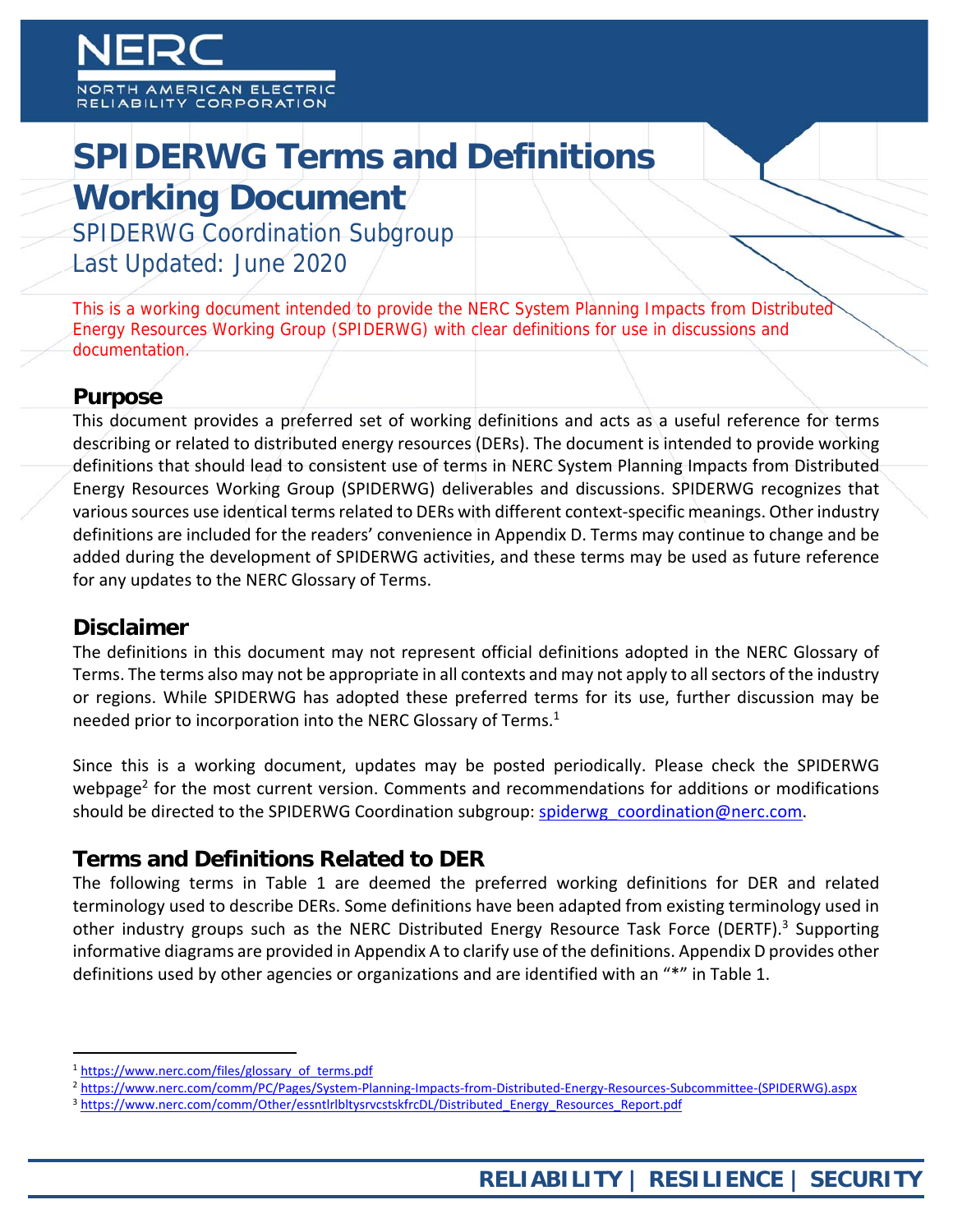| Table 1: Recommended Terms Related to DER     |                                                                                                                                                                                                                                                                                                                              |                                                                              |  |
|-----------------------------------------------|------------------------------------------------------------------------------------------------------------------------------------------------------------------------------------------------------------------------------------------------------------------------------------------------------------------------------|------------------------------------------------------------------------------|--|
| <b>Term</b>                                   | <b>Definition</b>                                                                                                                                                                                                                                                                                                            | <b>Source</b>                                                                |  |
| <b>Distributed Energy</b><br>Resource (DER)*  | Any Source of Electric Power located on the Distribution<br>System.<br>*Note: Loads and Demand Response do not produce electric power and<br>are therefore not included in the definition of DER.                                                                                                                            | <b>NERC SPIDERWG</b>                                                         |  |
| <b>Source of Electric</b><br>Power            | Resources that inject or exchange power <sup>4</sup> (e.g., Distributed<br><b>Generation and Energy Storage Facilities)</b>                                                                                                                                                                                                  | <b>NERC SPIDERWG</b>                                                         |  |
| <b>Distribution System*</b>                   | The electrical facilities that are located behind a<br>transmission-distribution transformer that serves multiple<br>end-use customers. <sup>5</sup>                                                                                                                                                                         | <b>NERC SPIDERWG</b>                                                         |  |
| <b>End-Use Customer</b>                       | Any entity with an individual meter that is interconnected<br>to the distribution provider's system for the purpose of<br>receiving or exporting electric power.                                                                                                                                                             | <b>NERC SPIDERWG</b>                                                         |  |
| <b>Distributed</b><br><b>Generation* (DG)</b> | Electric generation facilities connected to an Area Electric<br>Power System <sup>6</sup> through a Point of Common Coupling; a<br>subset of DER.                                                                                                                                                                            | IEEE 1547-2003 <sup>6</sup>                                                  |  |
| <b>Energy Storage</b><br><b>Facility</b>      | An energy storage device or multiple devices at a single<br>location capable of receiving electric energy from the grid<br>and storing it for later injection of electric energy back into<br>the grid. May be any of various technology types, including<br>electric vehicles with bidirectional supply equipment.          | NERC DERTF <sup>7</sup>                                                      |  |
| <b>Demand Response*</b><br>(DR)               | Changes in electric usage by demand-side resources from<br>their normal consumption patterns in response to changes<br>in the price of electricity over time, or to incentive<br>payments designed to induce lower electricity use at times<br>of high wholesale market prices or when system reliability<br>is jeopardized. | <b>Federal Energy</b><br><b>Regulatory Commission</b><br>$(FERC)^8$          |  |
| <b>Interruptible Load</b>                     | Demand that the end-use customer makes available via<br>contract or agreement for curtailment                                                                                                                                                                                                                                | <b>NERC Glossary of Terms</b>                                                |  |
| <b>Energy Efficiency (EE)</b>                 | Programs that are aimed at reducing the energy used by<br>specific end-use devices and systems, typically without<br>affecting the services provided.                                                                                                                                                                        | <b>US Energy Information</b><br>Administration (EIA) <sup>9</sup>            |  |
| Load Modifier*                                | Load reduction or load modifying activities or controls that<br>include: energy efficiency, demand response, loads<br>providing ancillary services, and interruptible loads                                                                                                                                                  | Adapted from 2020 CE<br><b>Demand Forecasting</b><br>practices <sup>10</sup> |  |

 <sup>4</sup> In this case, onto the distribution grid.

<sup>5</sup> Refer to Figure A.1 for an illustration to support this definition.

<sup>6</sup> https://standards.ieee.org/standard/1547‐2003.html

<sup>7</sup> https://www.nerc.com/comm/Other/essntlrlbltysrvcstskfrcDL/Distributed\_Energy\_Resources\_Report.pdf

<sup>8</sup> https://www.ferc.gov/industries/electric/indus-act/demand-response/dem-res-adv-metering.asp

<sup>9</sup> https://www.eia.gov/tools/glossary/index.php?id=D

<sup>10</sup> https://efiling.energy.ca.gov/getdocument.aspx?tn=226392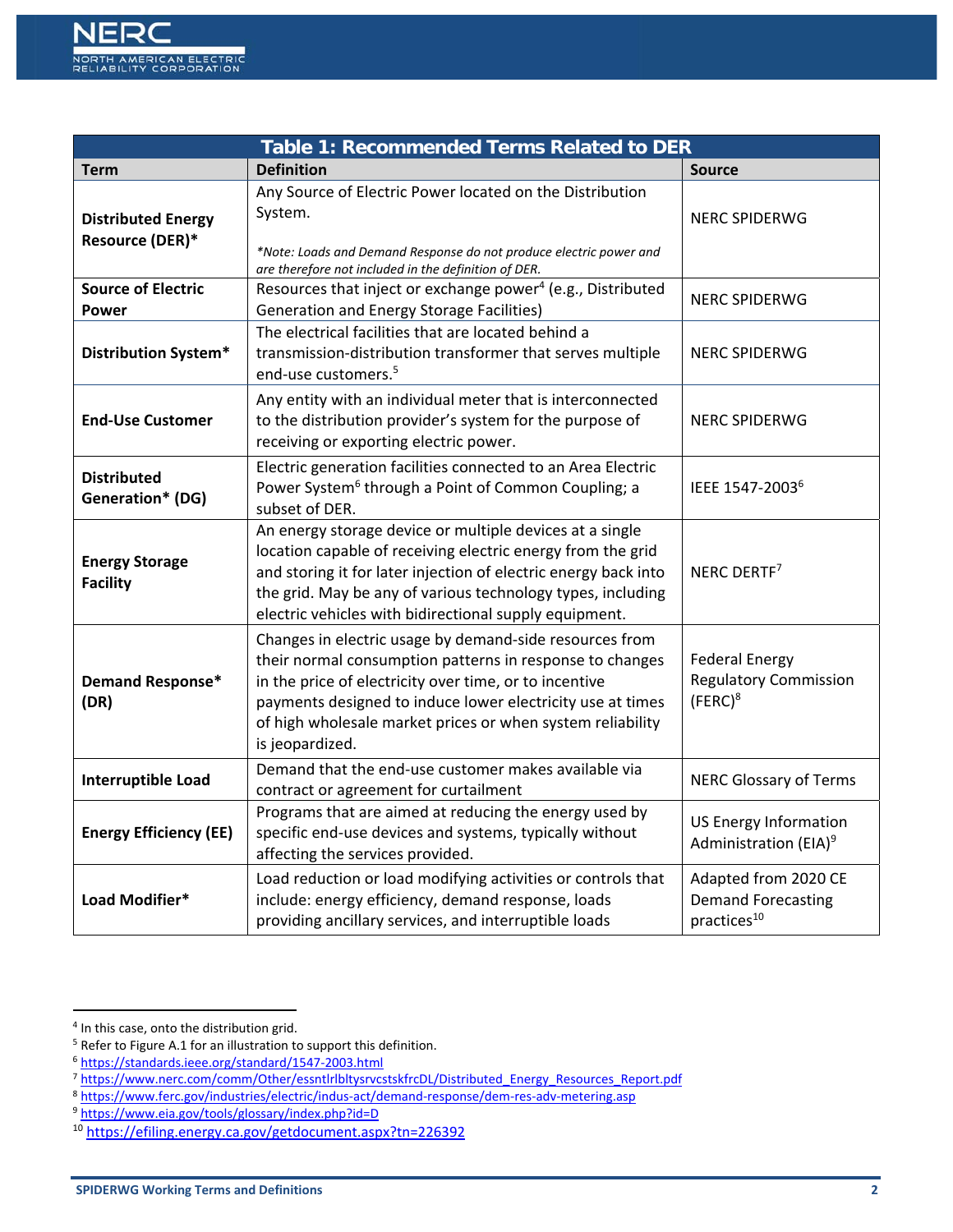| <b>Table 1: Recommended Terms Related to DER</b>       |                                                                                                                                                                                                                                                                                                                                                                                                                                                                                                      |                                                                 |  |
|--------------------------------------------------------|------------------------------------------------------------------------------------------------------------------------------------------------------------------------------------------------------------------------------------------------------------------------------------------------------------------------------------------------------------------------------------------------------------------------------------------------------------------------------------------------------|-----------------------------------------------------------------|--|
| <b>Term</b>                                            | <b>Definition</b>                                                                                                                                                                                                                                                                                                                                                                                                                                                                                    | <b>Source</b>                                                   |  |
| <b>Distributed Demand</b><br><b>Modifying Resource</b> | Distributed energy resources combined with other<br>demand-side programs that modify the net demand at the<br>customer meter<br>* Note: This equates to DERs plus Load Modifiers at the transmission-<br>distribution interface. <sup>11</sup>                                                                                                                                                                                                                                                       | Altered from 2020 CEC<br><b>Demand Forecasting</b><br>practices |  |
| <b>Bulk Power System</b>                               | (A) facilities and control systems necessary for operating an<br>interconnected electric energy<br>transmission network (or any portion thereof); and<br>(B) electric energy from generation facilities needed to<br>maintain transmission system reliability.<br>The term does not include facilities used in the local<br>distribution of electric energy. (Note that the terms "Bulk-<br>Power System" or "Bulk Power System" shall have the same<br>meaning.)                                    | <b>NERC Glossary of Terms</b>                                   |  |
| <b>Transmission System</b>                             | An interconnected group of lines and associated equipment<br>for the movement or transfer of electric energy between<br>points of supply and points at which it is transformed for<br>delivery to customers or is delivered to other electric<br>systems.                                                                                                                                                                                                                                            | <b>NERC Glossary of Terms</b>                                   |  |
| Subtransmission<br>System                              | The networked Bulk Power System operated at less than<br>100 kV, but still above primary and secondary distribution<br>voltage levels (e.g., greater than 35 kV).                                                                                                                                                                                                                                                                                                                                    | <b>NERC SPIDERWG</b>                                            |  |
| <b>Behind-the-Meter</b><br><b>Generation (BTMG)</b>    | A generating unit or multiple generating units at a single<br>location (regardless of ownership), of any nameplate size,<br>on the customer's side of the retail meter that serve all or<br>part of the customer's retail load with electric energy. All<br>electrical equipment from and including the generation set<br>up to the metering point is considered to be behind the<br>meter. This definition does not include BTMG resources<br>that are directly interconnected to BES transmission. | NERC DERTF <sup>12</sup>                                        |  |
| Microgrid*                                             | A localized group of electricity sources and loads that<br>normally operates connected to and synchronous with the<br>traditional wide area synchronous grid (Macro grid), but<br>can also disconnect to "island mode" - and function<br>autonomously as physical or economic conditions dictate.                                                                                                                                                                                                    | <b>LBNL</b>                                                     |  |
| Cogeneration*                                          | Production of electricity from steam, heat, or other forms<br>of energy produced as a by-product of another process.                                                                                                                                                                                                                                                                                                                                                                                 | <b>NERC Glossary of Terms</b>                                   |  |

<sup>&</sup>lt;sup>11</sup> Refer to Figure A.2 for proposed framework.

<sup>12</sup> https://www.nerc.com/comm/Other/essntlrlbltysrvcstskfrcDL/Distributed\_Energy\_Resources\_Report.pdf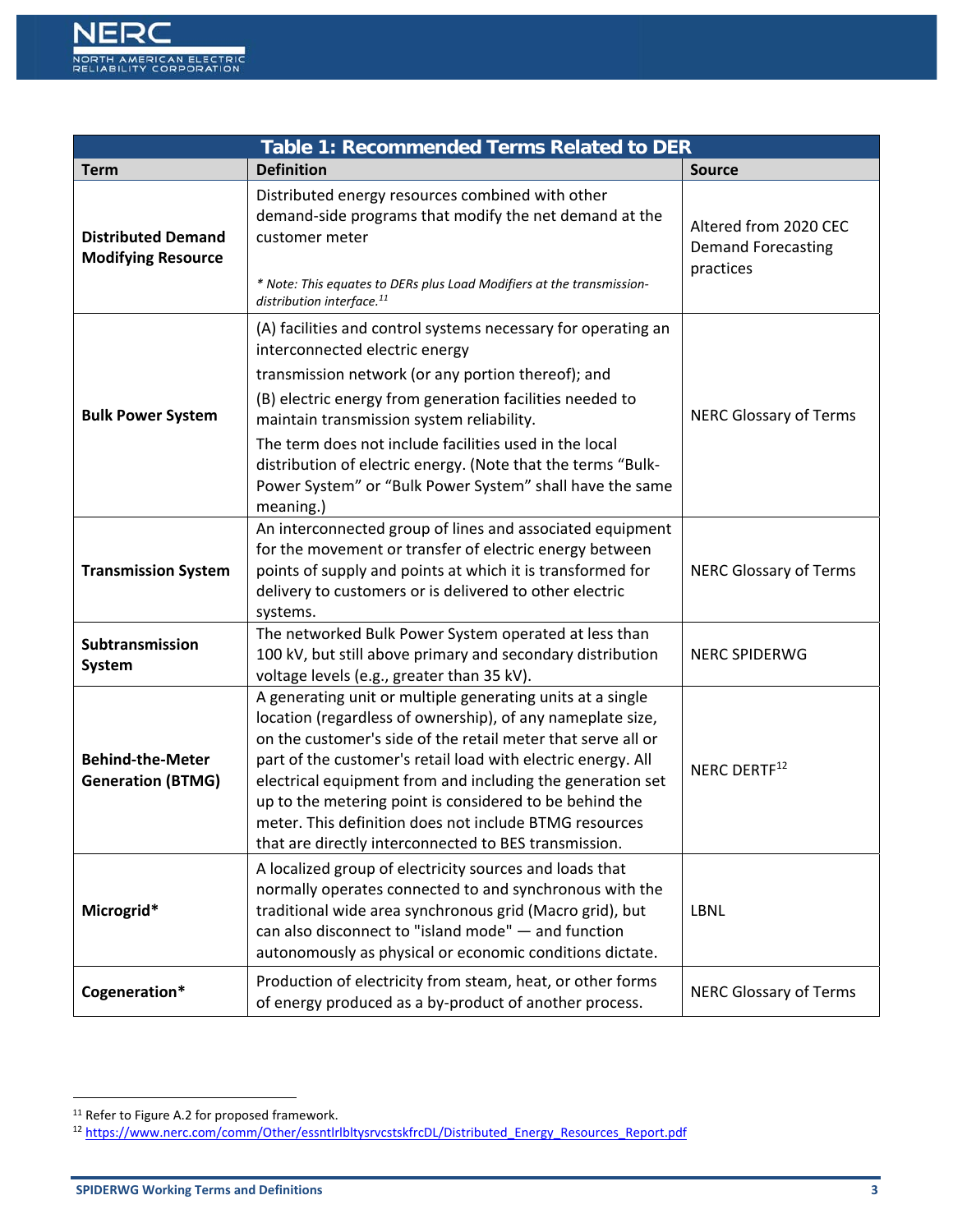

| <b>Table 1: Recommended Terms Related to DER</b>              |                                                                                                                                                                                                                                                                                                                                                                                |                                                                                             |
|---------------------------------------------------------------|--------------------------------------------------------------------------------------------------------------------------------------------------------------------------------------------------------------------------------------------------------------------------------------------------------------------------------------------------------------------------------|---------------------------------------------------------------------------------------------|
| <b>Term</b>                                                   | <b>Definition</b>                                                                                                                                                                                                                                                                                                                                                              | <b>Source</b>                                                                               |
| Emergency, Stand-by,<br>or Back-Up<br><b>Generation (BUG)</b> | A generating unit, regardless of size, that serves the<br>customer's standby requirements, typically when there is<br>an outage, and is not normally operated in parallel with the<br>Area Electric Power System. This definition only applies to<br>resources on the utility side of the customer retail meter.                                                               | NERC DERTF <sup>13</sup>                                                                    |
| <b>Cogeneration Micro-</b><br>Grid *                          | Production of electricity from steam, heat, or other forms<br>of energy produced as a by-product of another process.<br>May range in size and complexity from a single "smart"<br>building to a larger system such as a university campus or<br>industrial/commercial park. Typically refers to a system<br>that is connected at distribution primary or secondary<br>voltage. | <b>NERC Glossary of Terms</b><br><b>Used in NERC Reliability</b><br>Standards <sup>14</sup> |

\* Appendix D provides other definitions used by other agencies or organizations.

<sup>&</sup>lt;sup>13</sup> https://www.nerc.com/comm/Other/essntlrlbltysrvcstskfrcDL/Distributed\_Energy\_Resources\_Report.pdf

<sup>&</sup>lt;sup>14</sup> https://www.nerc.com/files/glossary\_of\_terms.pdf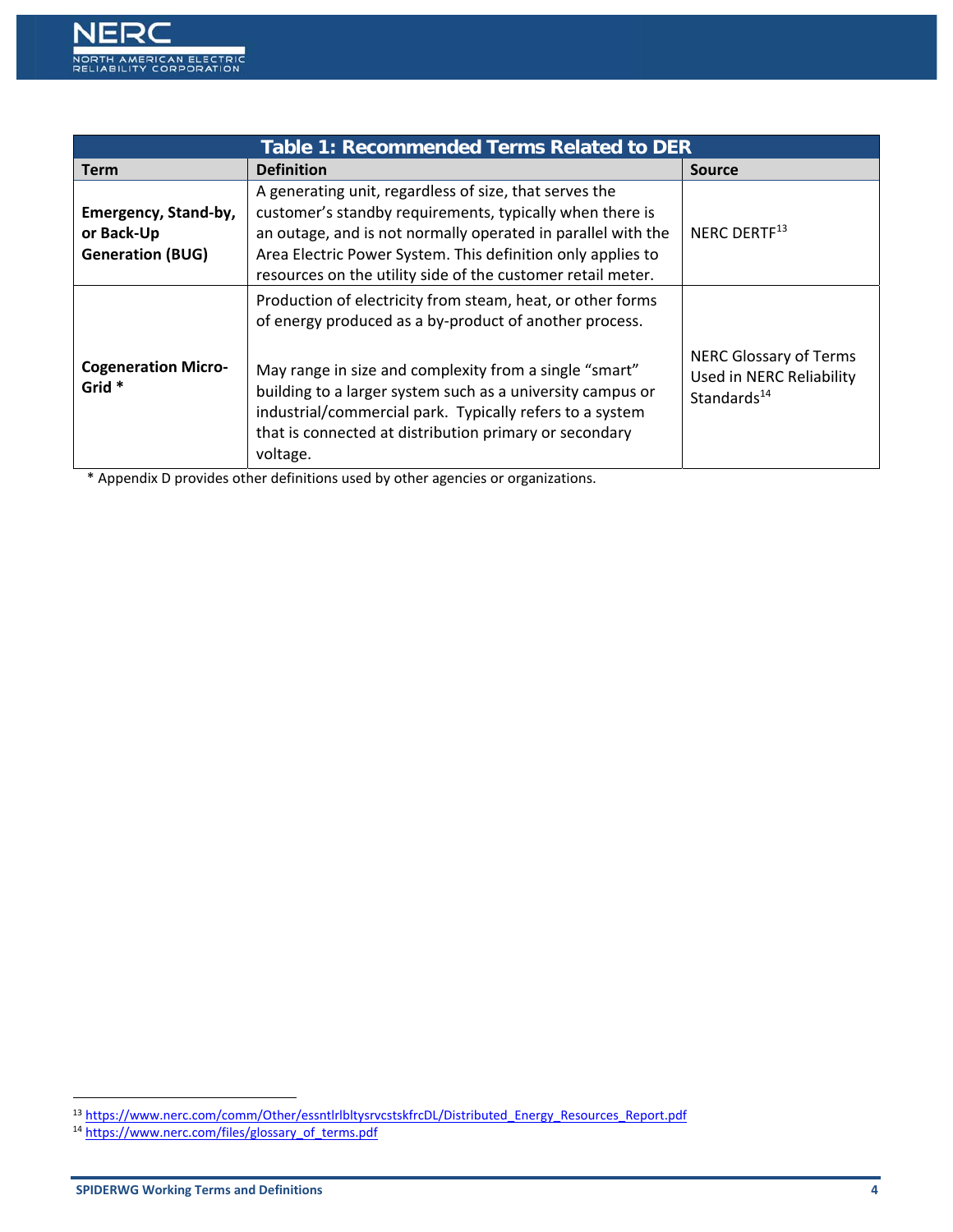# **Appendix A: Descriptive Figures**

This appendix includes descriptive figures that are used to describe DERs and associated terms.







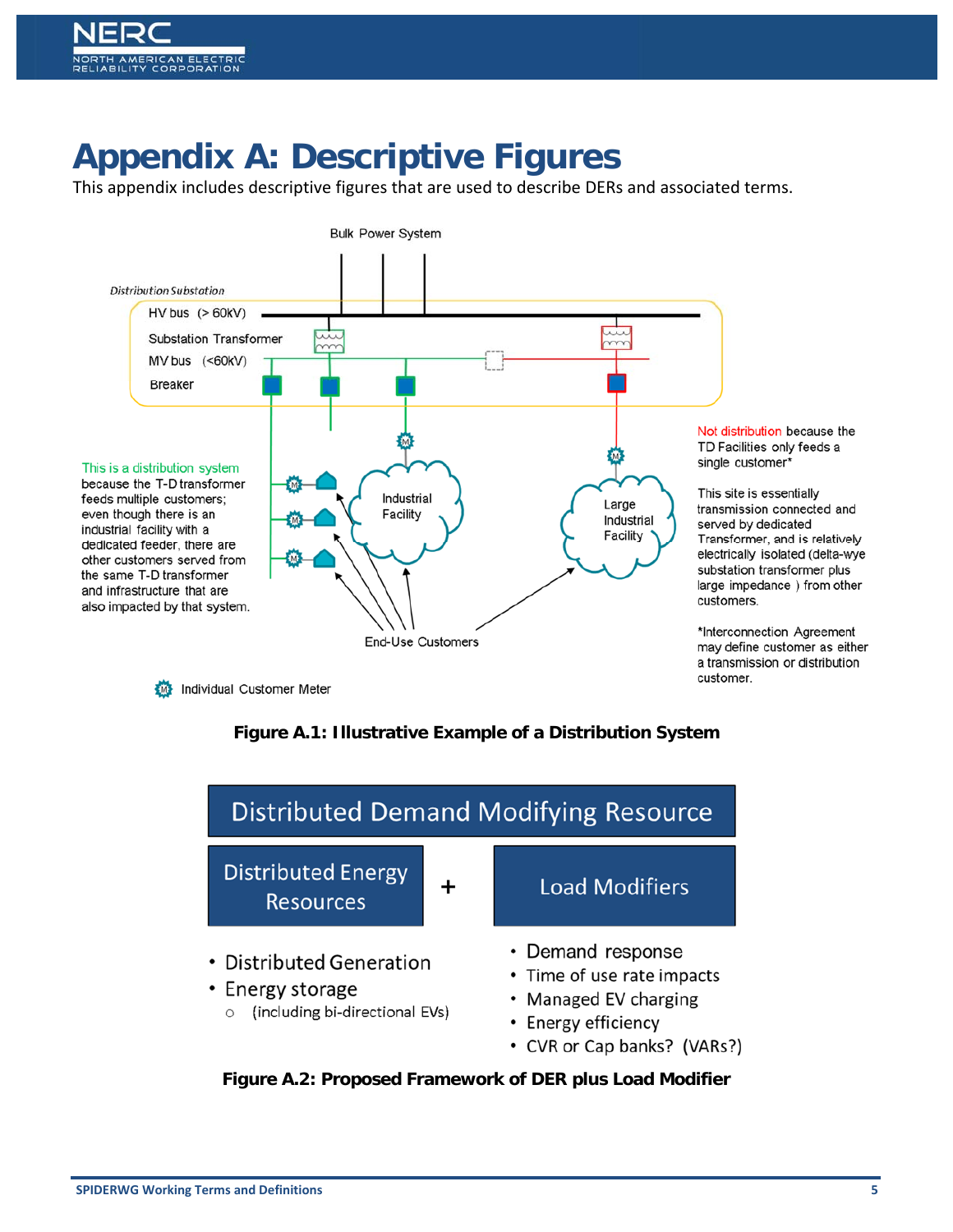## **Appendix B: DER-Related Terms**

This appendix provides industry terms that are commonly used and associated with DER‐related concepts. Table B.1 lists each term, its associated definition, and the source of that definition.

| Table B.1: Terms for DER-Related Concepts                                                 |                                                                                                                                                                                                                                                                                                                                                                                                                                                                                                                                                                                                                                                                                                                                   |                                   |  |
|-------------------------------------------------------------------------------------------|-----------------------------------------------------------------------------------------------------------------------------------------------------------------------------------------------------------------------------------------------------------------------------------------------------------------------------------------------------------------------------------------------------------------------------------------------------------------------------------------------------------------------------------------------------------------------------------------------------------------------------------------------------------------------------------------------------------------------------------|-----------------------------------|--|
| <b>Term</b>                                                                               | <b>Definition</b>                                                                                                                                                                                                                                                                                                                                                                                                                                                                                                                                                                                                                                                                                                                 | <b>Source</b>                     |  |
| <b>Authority Governing</b><br>Interconnection<br>Requirements (AGIR)<br>Cease to Energize | A cognizant and responsible entity that defines, codifies,<br>communicates, administers, and enforces the policies and<br>procedures for allowing electrical interconnection of DER to the<br>Area EPS. This may be a regulatory agency, public utility<br>commission, municipality, cooperative board of directors, etc. The<br>degree of AGIR involvement will vary in scope of application and<br>level of enforcement across jurisdictional boundaries. This authority<br>may be delegated by the cognizant and responsible entity to the<br>Area EPS operator or bulk power system operator.<br>Cessation of active power delivery under steady-state and transient<br>conditions and limitation of reactive power exchange. |                                   |  |
| <b>Mandatory Operation</b>                                                                | Required continuance of active current and reactive current<br>exchange of DER with Area EPS as prescribed, notwithstanding<br>disturbances of the Area EPS voltage or frequency having<br>magnitude and duration severity within defined limits.                                                                                                                                                                                                                                                                                                                                                                                                                                                                                 |                                   |  |
| <b>Momentary Cessation</b>                                                                | Temporarily cease to energize an EPS, while connected to the Area<br>EPS, in response to a disturbance of the applicable voltages or the<br>system frequency, with the capability of immediate Restore Output<br>of operation when the applicable voltages and the system<br>frequency return to within defined ranges.                                                                                                                                                                                                                                                                                                                                                                                                           | IEEE 1547-2018 <sup>15</sup>      |  |
| <b>Permissive Operation</b>                                                               | Operating mode where the DER performs ride-through either in<br>mandatory operation or in momentary cessation, in response to a<br>disturbance of the applicable voltages or the system frequency.                                                                                                                                                                                                                                                                                                                                                                                                                                                                                                                                |                                   |  |
| Ride-Through                                                                              | Ability to withstand voltage or frequency disturbances inside<br>defined limits and to continue operating as specified. The modes of<br>operation for ride-through include: Mandatory Operation,<br>Permissive Operation and Momentary Cessation.                                                                                                                                                                                                                                                                                                                                                                                                                                                                                 |                                   |  |
| Trip                                                                                      | Inhibition of immediate return to service, which may involve<br>disconnection. NOTE-Trip executes or is subsequent to cessation<br>of energization                                                                                                                                                                                                                                                                                                                                                                                                                                                                                                                                                                                |                                   |  |
| <b>DER Aggregation</b>                                                                    | A virtual resource formed by aggregating multiple DG, BTMG, or ES<br>devices at different points of interconnection on the distribution<br>system. The BES may model a DERA as a single resource at its<br>"virtual" point of interconnection at a particular T-D interface even<br>though individual DER comprising the DERA may be located at<br>multiple T-D interfaces.                                                                                                                                                                                                                                                                                                                                                       | <b>NERC DERTF</b>                 |  |
| Under voltage Load<br><b>Shedding Program</b>                                             | An automatic load shedding program, consisting of distributed<br>relays and controls, used to mitigate undervoltage conditions<br>impacting the Bulk Electric System (BES), leading to voltage                                                                                                                                                                                                                                                                                                                                                                                                                                                                                                                                    | NERC Glossary of<br>Terms Used in |  |

 <sup>15</sup> https://standards.ieee.org/standard/1547‐2018.html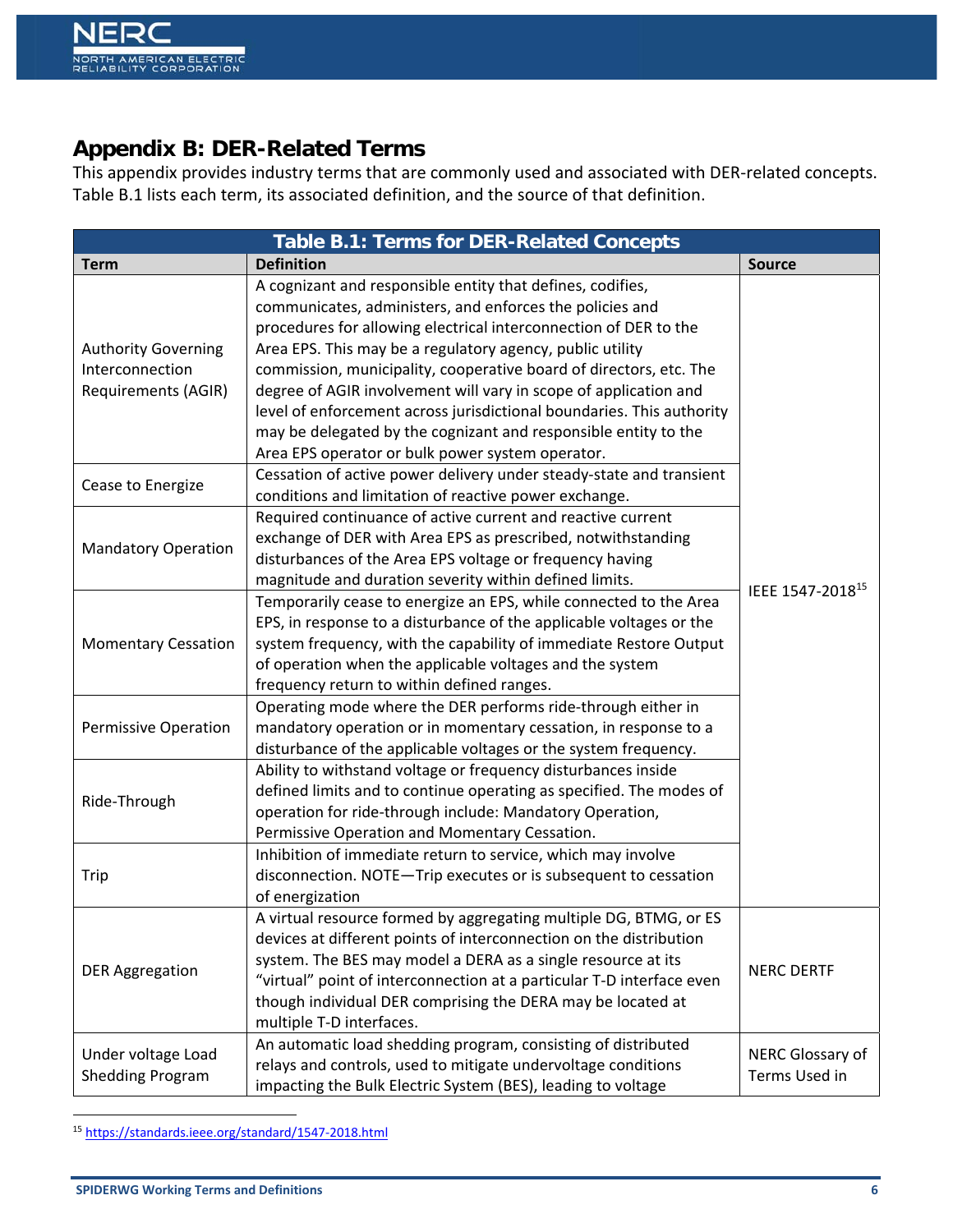

| <b>Table B.1: Terms for DER-Related Concepts</b> |                                                                   |                         |  |
|--------------------------------------------------|-------------------------------------------------------------------|-------------------------|--|
| <b>Term</b>                                      | <b>Definition</b>                                                 | <b>Source</b>           |  |
|                                                  | instability, voltage collapse, or Cascading. Centrally controlled | <b>NERC Reliability</b> |  |
|                                                  | undervoltage-based load shedding is not included.                 | Standards               |  |
| Under frequency Load<br>Shedding Program         | Programs which are meant to arrest declining frequency and assist | FERC Order No.          |  |
|                                                  | recovery of frequency following underfrequency events and provide | 763                     |  |
|                                                  | last resort system preservation measures.                         |                         |  |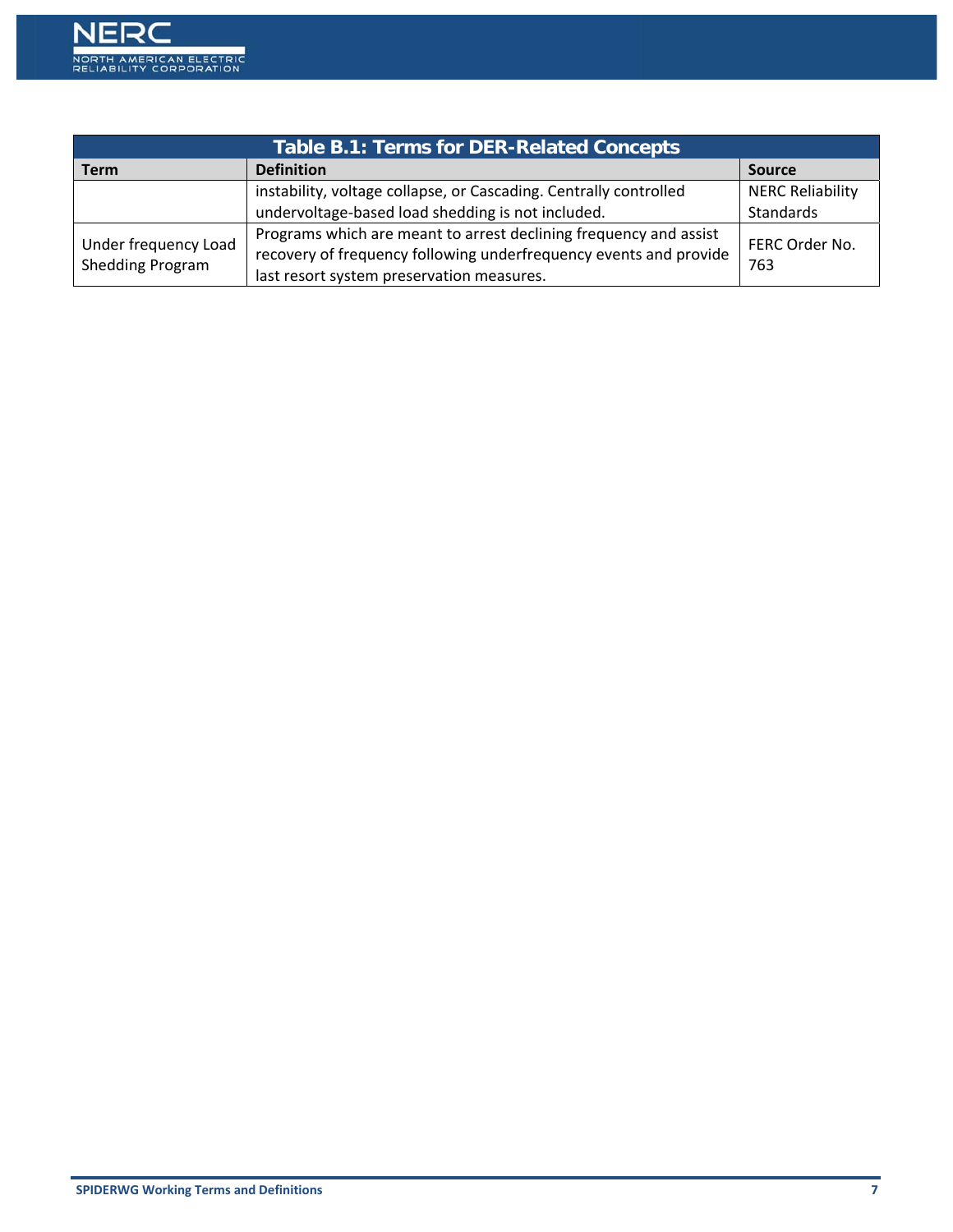

## **Appendix C: Terms and Definitions related to DER Modeling Concepts**

The following definitions in Table C.1 are specifically used to describe DER modeling for planning assessments. These definitions have been developed by NERC SPIDERWG and the NERC Load Modeling Task Force (LMTF) prior to the formation of SPIDERWG, and are provided here for industry reference.

| <b>Table C.1: Terms for DER-Modeling Concepts</b>    |                                                                                                                                                                                                                                                                                                              |                             |  |
|------------------------------------------------------|--------------------------------------------------------------------------------------------------------------------------------------------------------------------------------------------------------------------------------------------------------------------------------------------------------------|-----------------------------|--|
| <b>Term</b>                                          | <b>Definition</b>                                                                                                                                                                                                                                                                                            | <b>Source</b>               |  |
| Utility-Scale Distributed<br>Energy Resource (U-DER) | DER directly connected to the distribution bus or connected to<br>the distribution bus through a dedicated, non-load serving<br>feeder. These resources are specifically three-phase<br>interconnections, and can range in capacity, for example, from<br>0.5 to 20 MW although facility ratings can differ. | NERC LMTF <sup>16</sup>     |  |
| Retail-Scale Distributed<br>Energy Resource (R-DER)  | Typically Behind-the-Meter DER that reduces customer load<br>demand. These DER include residential, commercial, and<br>industrial customers. Typically, the residential units are single-<br>phase while the commercial and industrial units can be single-<br>or three-phase facilities.                    | <b>NERC LMTF</b>            |  |
| DER A Dynamic Model                                  | Dynamic model used in RMS positive sequence stability<br>simulations used to represent either individual U-DERs or<br>aggregate amounts of R-DERs.                                                                                                                                                           | NERC SPIDERWG <sup>17</sup> |  |

<sup>16</sup> https://www.nerc.com/comm/PC\_Reliability\_Guidelines\_DL/Reliability\_Guideline\_-\_Modeling\_DER\_in\_Dynamic\_Load\_Models\_-\_FINAL.pdf

<sup>17</sup> https://www.nerc.com/comm/PC\_Reliability\_Guidelines\_DL/Reliability\_Guideline\_DER\_A\_Parameterization.pdf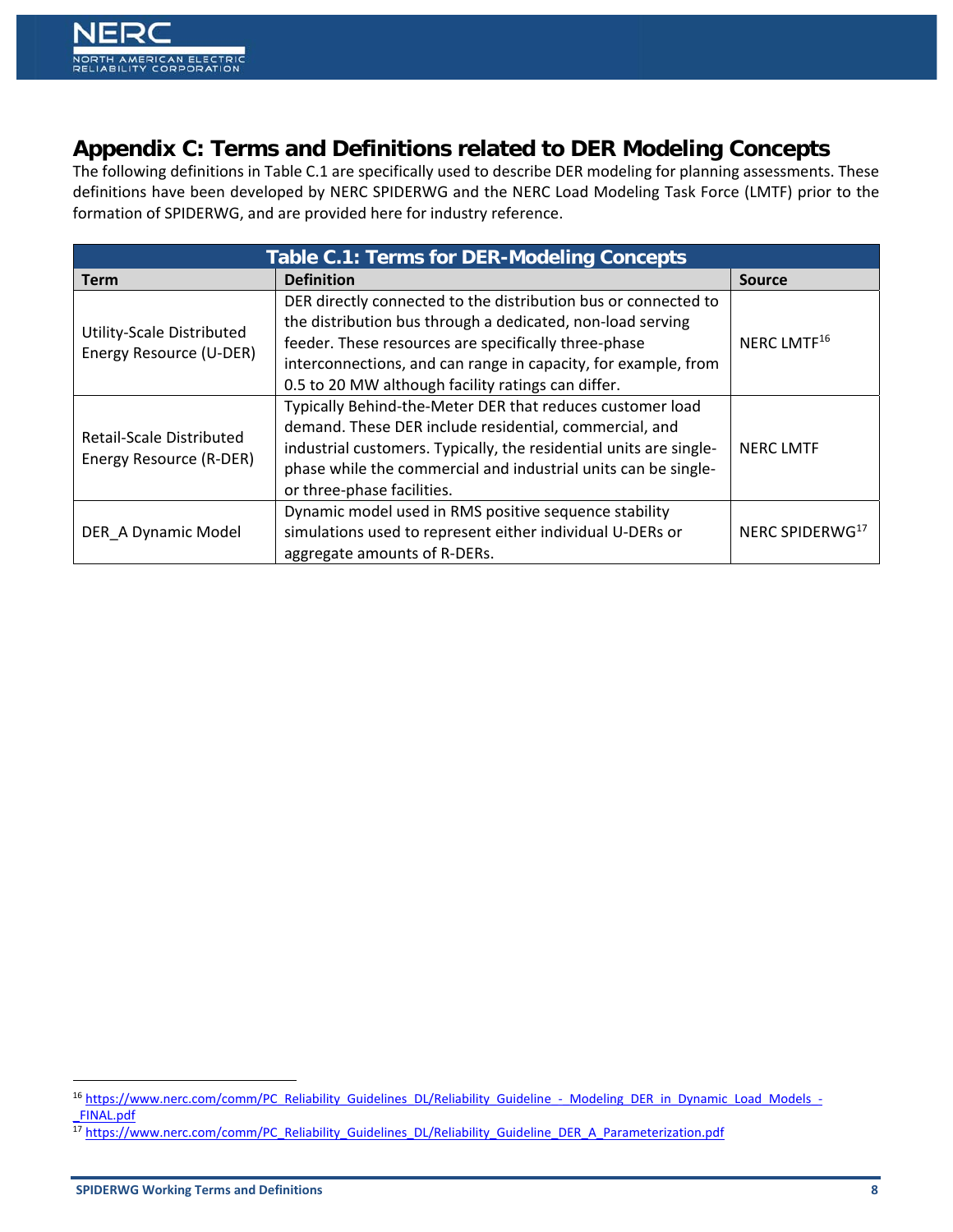# **Appendix D: Other Applicable DER-Related Definitions**

The following definitions in Table D.1 are other definition used by industry when describing DER or DER‐ related terms. They are provided here as a useful reference for industry.

| Table D.1: Alternate Definitions for DER-Related Concepts |                                                                                                                                                                                                                                                                                                                                                                                                                                                                                                                                                                                                                                                                                                        |                                                                                       |
|-----------------------------------------------------------|--------------------------------------------------------------------------------------------------------------------------------------------------------------------------------------------------------------------------------------------------------------------------------------------------------------------------------------------------------------------------------------------------------------------------------------------------------------------------------------------------------------------------------------------------------------------------------------------------------------------------------------------------------------------------------------------------------|---------------------------------------------------------------------------------------|
| <b>Term</b>                                               | <b>Definition</b>                                                                                                                                                                                                                                                                                                                                                                                                                                                                                                                                                                                                                                                                                      | <b>Source</b>                                                                         |
|                                                           | A source or sink of power that is located on the distribution system,<br>any subsystem thereof, or behind a customer meter. These<br>resources may include, but are not limited to, electric storage<br>resources, distributed generation, thermal storage, and electric<br>vehicles and their supply equipment.                                                                                                                                                                                                                                                                                                                                                                                       | <b>FERC Energy</b><br>Primer <sup>18</sup>                                            |
|                                                           | A resource sited close to customers that can provide all or some of<br>their immediate electric and power needs and can also be used by<br>the system to either reduce demand (such as energy efficiency) or<br>provide supply to satisfy the energy, capacity, or ancillary service<br>needs of the distribution grid. The resources, if providing electricity<br>or thermal energy, are small in scale, connected to the distribution<br>system, and close to load. Examples of different types of DER include<br>solar PV, wind, Combined Heat and Power plants (CHP or<br>Cogeneration), energy storage, demand response (DR), electric<br>vehicles (EVs), microgrids, and energy efficiency (EE). | <b>National Association</b><br>of Regulatory Utility<br>Commissions<br>$(NARUC)^{19}$ |
| <b>Distributed Energy</b><br>Resource (DER)               | Any resource on the distribution system that produces electricity<br>and is not otherwise included in the formal NERC definition of the<br>Bulk Electric System (BES).                                                                                                                                                                                                                                                                                                                                                                                                                                                                                                                                 | <b>NERC DERTF</b>                                                                     |
|                                                           | A source of electric power that is not directly connected to a bulk<br>power system. DER includes both generators and energy storage<br>technologies capable of exporting active power to an EPS. An<br>interconnection system or a supplemental DER device that is<br>necessary for compliance with this standard is part of a DER NOTE<br>1-Controllable loads used for demand response are not included in<br>the definition of DER.                                                                                                                                                                                                                                                                | IEEE 1547-2018                                                                        |
|                                                           | Distribution-connected distributed generation resources, energy<br>efficiency, energy storage, electric vehicles, and demand response<br>technologies, are supported by a wide-ranging suite of California<br>Public Utilities Commission (Commission) policies                                                                                                                                                                                                                                                                                                                                                                                                                                        | California PUC <sup>20</sup>                                                          |
|                                                           | DER are resources qualified to participate in NYISO's Energy,<br>Ancillary Services, and/or Capacity markets that are (i) capable of<br>changing its load, or (ii) capable of injecting 20 MW or less onto the<br>transmission and/or distribution system, at the NYISO's direction.                                                                                                                                                                                                                                                                                                                                                                                                                   | NYISO <sup>21</sup>                                                                   |

 <sup>18</sup> https://www.ferc.gov/sites/default/files/2020‐06/energy‐primer‐2020\_0.pdf

<sup>19</sup> https://pubs.naruc.org/pub/19FDF48B-AA57-5160-DBA1-BE2E9C2F7EA0

<sup>20</sup>

https://www.cpuc.ca.gov/uploadedFiles/CPUC\_Public\_Website/Content/About\_Us/Organization/Commissioners/Michael\_J.\_Picker/DER%20 Action%20Plan%20(5‐3‐17)%20CLEAN.pdf

<sup>21</sup> https://www.nyiso.com/documents/20142/1391862/Distributed-Energy-Resources-2017-Market-Design-Concept-Proposal.pdf/122a815fb767‐e67f‐0a8f‐323e5489c2b1